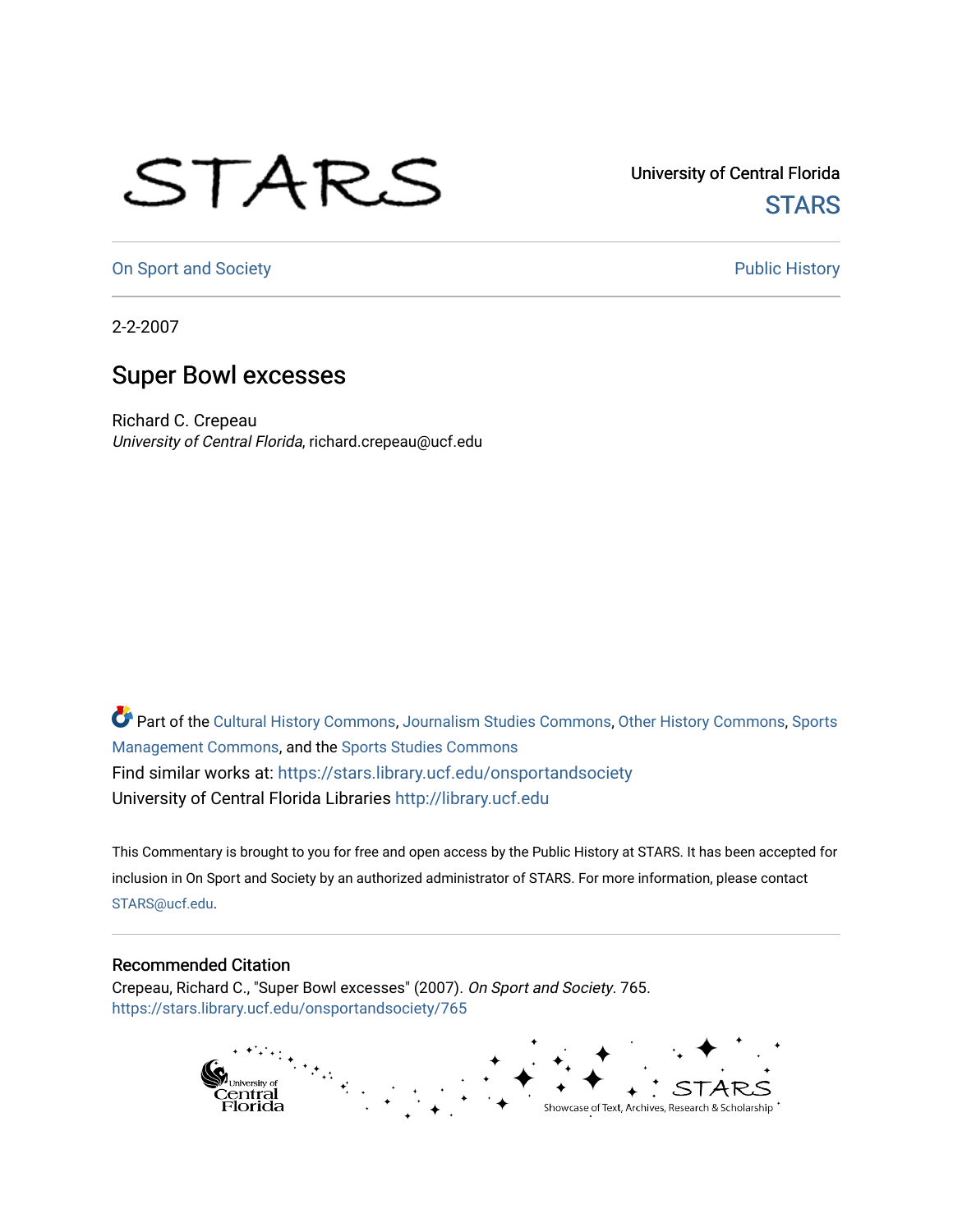## SPORT AND SOCIETY FOR H-ARETE Super Bowl excesses FEBRUARY 2, 2007

Over the past week I have revisited several years of Super Bowl columns. After re-reading each of them three questions have haunted me. What are the greatest moments of the absurd and sleaze kind in the history of the Super Bowl? Is it possible for anything associated with the Super Bowl this year to achieve the lofty heights set by previous Super Bowl Experiences? Is it possible for the Super Bowl to continue to grow in scale as it has done every year for the past forty years? These are the pressing questions that cry out for answers on the eve of Super Bowl XLI.

Easily the greatest moment came at Super Bowl XXXIII. Eugene Robinson was arrested the night before the game a few hours after he received The Bart Starr Award for high moral character by Athletes-in-Action, a group promoting Christian values among athletes. The jokes about Robinson starting a new group, Athletes-Looking-for-Action, spread almost as quickly as the news of his bust.

It is hard to imagine that this can be topped, although Hollywood Henderson sniffing coke during Super Bowl XIII from a "Vicks," not Vick's inhaler, certainly should receive Honorable Mention. Miami seems to have been a venue favored by boys in trouble, as Cincinnati Bengal Stanley Wilson was unable to play after he was found in his hotel room in a drug haze the night before Super Bowl XXIII.

True, it is only Friday, but so far no player has been found crawling along South Beach at 4 a.m. or soliciting one of Miami's finest. This Super Bowl does, however, have non-players contending for the sleazy spotlight.

One is a story built on the new technologies and the determination to market everything and anything on the planet. Sarah Spain may be the Queen of Super Bowl XLI. This enterprising young woman, native of Chicago and currently living in California, made the rather interesting move to auction herself off on E-Bay to anyone willing to take her to the Super Bowl. Apparently the offers she was getting in an atmosphere of fierce bidding were of the type that led E-Bay to pull the plug on Sarah's solicitation.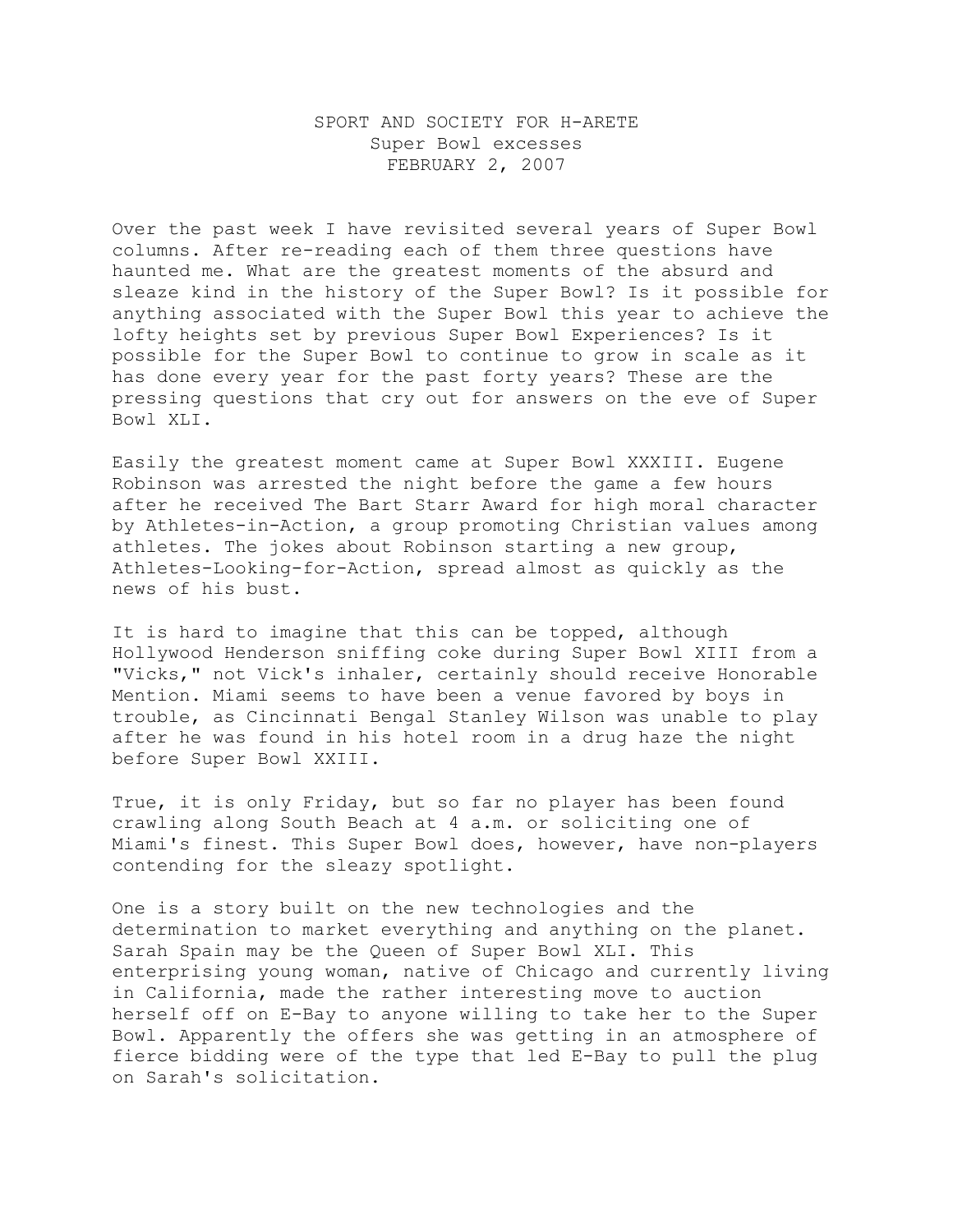In some circumstances this might be the end of the story, but in the commercial carnival of the Super Bowl, it could only be the beginning of the story. An enterprising marketing team from "Axe," the new body spray that draws young women in heat to the male user like flies to shit, saw an opportunity in Sarah's E-Bay rejection. "Spray More, Get More," is one of Axe's marketing slogans and, if you have seen the television spots, you have to be impressed by its drawing power.

Axe came forward and gave Ms. Spain four tickets to the Super Bowl with the provision that she bring two of her girlfriends (yes, that quaint term is still used) and that she chose one male to accompany them to the game. The male was to be chosen from entries made by e-mail containing a photo and a narrative explaining why he should be the one. Apparently wanting to limit costs and maximize profits, Axe will not be providing transportation for the winning entry, thus adding another layer of cheapness to the entire enterprise. The address to enter was also quite hot at hotsuperbowldate@hotmail.com.

Jennifer Gordon of Chicago is in contention for a Super Bowl XLI low light. In the later stages of pregnancy and wanting two tickets to the game, Jennifer offered her extended belly as an advertising billboard. She had many offers but in the end an online Auction company acquired the space for two fifty-yard line seats. Could the media people possibly fail to splash pictures of the now famous belly across the world?

As to the question of the future growth, one only need look at the trends of four decades to venture a guess. What started in Los Angeles as a rather modest event, the AFL-NFL Championship game, was not a sellout, nor a major television hit. However, it didn't take long before the re-named game began to draw sellout crowds with high prices matching an even higher demand. Tickets now go mainly to corporate sponsors and politicians, and ordinary fans must turn to the free market where tickets this year are currently bringing anywhere from \$1500 to \$10,000 dollars each.

The corporate parties, which once were few in number, are now a weeklong staple of the Super Bowl scene. Some of the hot tickets in this category are for the Playboy, Penthouse, and Maxim parties. The Playboy event, held at the American Airlines Arena, is selling for \$2,500 per ticket, roughly the price of an endzone seat for the game. For those with smaller budgets, the Penthouse Party is a mere \$1000 a ticket. There is also the